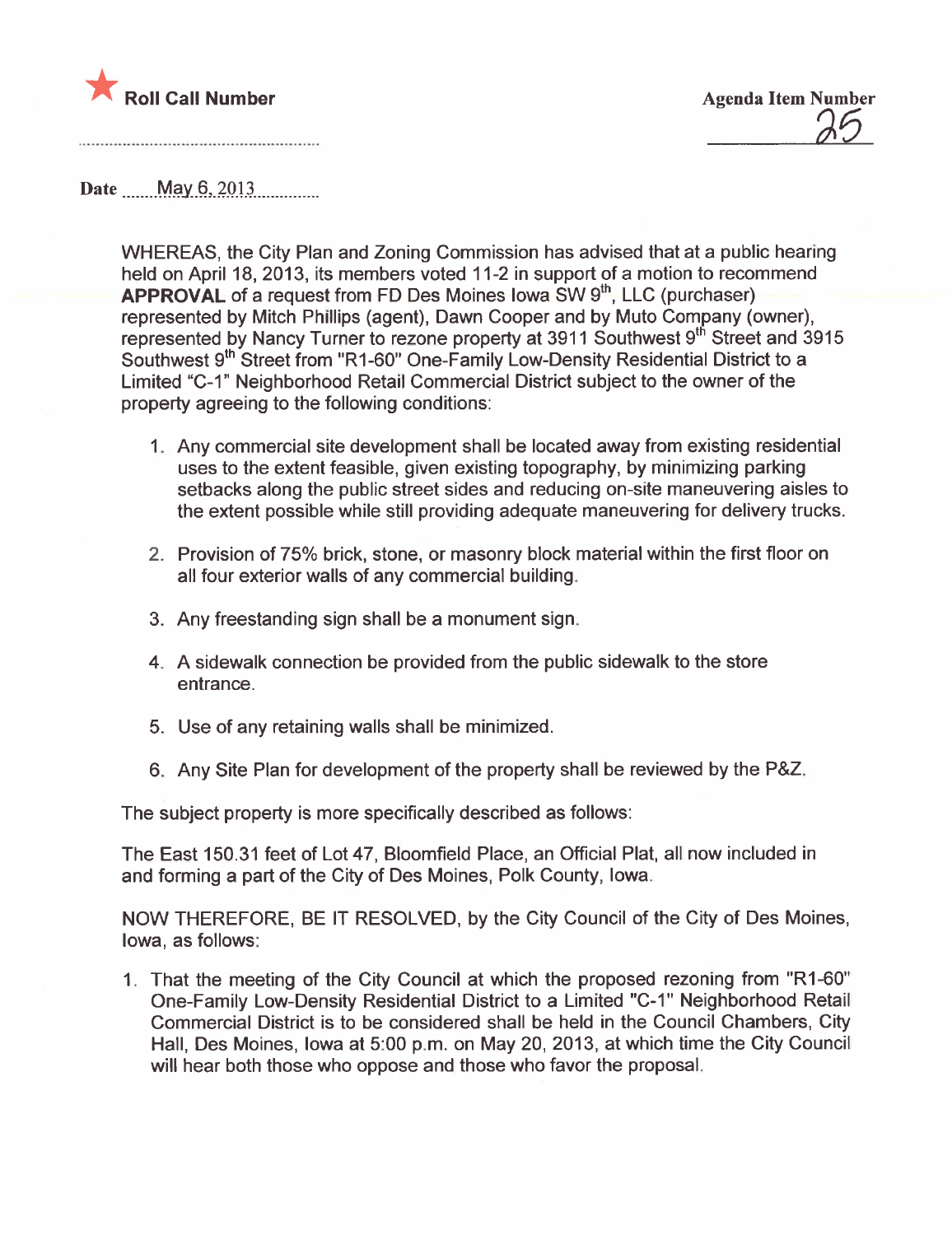

a6

Date ......MaY.9,.2.QJJ...........\_\_

2. That the City Clerk is hereby authorized and directed to cause notice of said proposal in the accompanying form to be given by publication once, not less than seven (7) days and not more than twenty (20) days before the date of hearing, all as specified in Section 362.3 and Section 414.4 of the Iowa Code.

MOVED by \_\_\_\_\_\_\_\_\_\_\_\_\_\_\_\_\_\_\_\_\_\_\_\_\_\_\_\_\_ to adopt.

FORM APPROVED:

Michael F. Kelley

Assistant City Attorney (2002013-00038)

| <b>COUNCIL ACTION</b> | <b>YEAS</b> | <b>NAYS</b> | <b>PASS</b> | <b>ABSENT</b>   | <b>CERTIFICATE</b>                                                                                   |
|-----------------------|-------------|-------------|-------------|-----------------|------------------------------------------------------------------------------------------------------|
| <b>COWNIE</b>         |             |             |             |                 |                                                                                                      |
| <b>COLEMAN</b>        |             |             |             |                 | I, DIANE RAUH, City Clerk of said City hereby                                                        |
| <b>GRIESS</b>         |             |             |             |                 | certify that at a meeting of the City Council of<br>said City of Des Moines, held on the above date, |
| <b>HENSLEY</b>        |             |             |             |                 | among other proceedings the above was adopted.                                                       |
| <b>MAHAFFEY</b>       |             |             |             |                 |                                                                                                      |
| <b>MEYER</b>          |             |             |             |                 | IN WITNESS WHEREOF, I have hereunto set my<br>hand and affixed my seal the day and year first        |
| <b>MOORE</b>          |             |             |             |                 | above written.                                                                                       |
| <b>TOTAL</b>          |             |             |             |                 |                                                                                                      |
| <b>MOTION CARRIED</b> |             |             |             | <b>APPROVED</b> |                                                                                                      |
|                       |             |             |             |                 |                                                                                                      |
|                       |             |             |             | <b>Mayor</b>    | <b>City Clerk</b>                                                                                    |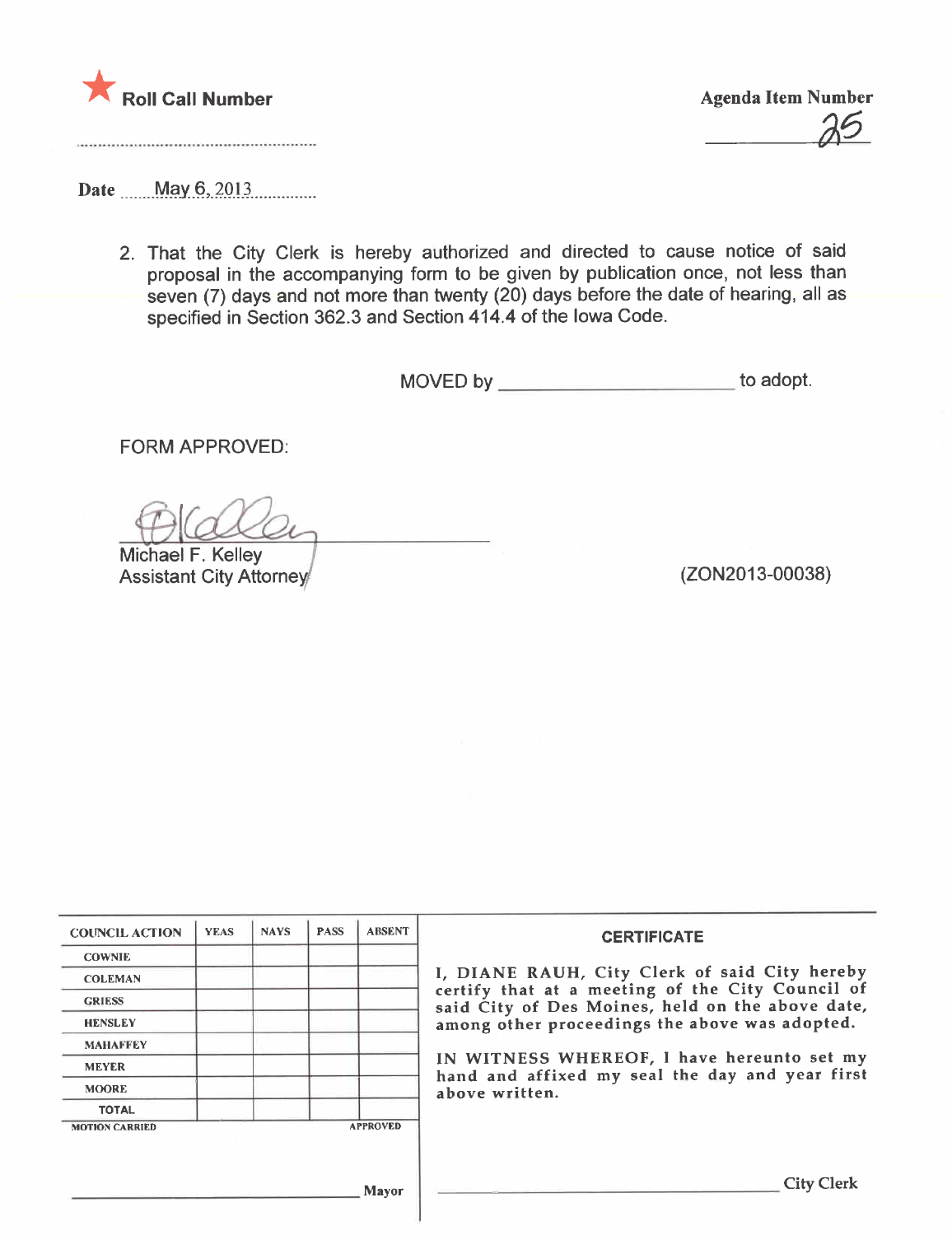April 29, 2013

Date Agenda Iter

Roll Call #

Honorable Mayor and City Council City of Des Moines, Iowa

Members:

Communication from the City Plan and Zoning Commission advising that at their meeting held April 18, 2013, the following action was taken regarding a request from FD Des Moines Iowa SW 9<sup>th</sup>, LLC (purchaser) represented by Mitch Phillips (agent), to rezone property at 3911 Southwest 9<sup>th</sup> Street and 3915 Southwest 9<sup>th</sup> Street.

# COMMISSION RECOMMENDATION:

After public hearing, the members voted 13-0 as follows:

| <b>Commission Action:</b> | Yes                       | <b>Nays</b> | <b>Pass</b> | <b>Absent</b> |
|---------------------------|---------------------------|-------------|-------------|---------------|
| <b>Dory Briles</b>        | X                         |             |             |               |
| <b>JoAnne Corigliano</b>  | X                         |             |             |               |
| <b>Shirley Daniels</b>    | $\sf X$                   |             |             |               |
| <b>Jacqueline Easley</b>  | X                         |             |             |               |
| <b>Tim Fitzgerald</b>     | X                         |             |             |               |
| <b>Dann Flaherty</b>      | X                         |             |             |               |
| <b>John "Jack" Hilmes</b> | X                         |             |             |               |
| <b>Ted Irvine</b>         |                           |             |             | X             |
| <b>Greg Jones</b>         |                           |             |             |               |
| <b>William Page</b>       | $\frac{x}{x}$             |             |             |               |
| <b>Christine Pardee</b>   |                           |             |             | X             |
| <b>Mike Simonson</b>      | X                         |             |             |               |
| <b>CJ Stephens</b>        | $\boldsymbol{\mathsf{X}}$ |             |             |               |
| <b>Vicki Stogdill</b>     | X                         |             |             |               |
| <b>Greg Wattier</b>       | X                         |             |             |               |
|                           |                           |             |             |               |

APPROVAL of Part A) to find the proposed rezoning is not in conformance with the Des Moines' 2020 Community Character Plan.

By separate motion Commissioners recommended 11-2 as follows:

| Yes          | <b>Nays</b> | Pass | <b>Absent</b> |
|--------------|-------------|------|---------------|
| Χ            |             |      |               |
| X            |             |      |               |
| X            |             |      |               |
| X            |             |      |               |
|              | X           |      |               |
| X            |             |      |               |
| $\mathsf{X}$ |             |      |               |
|              |             |      | X             |
| Χ            |             |      |               |
| Х            |             |      |               |
|              |             |      |               |



**CITY PLAN AND ZONING COMMISSION** ARMORY BUILDING 602 ROBERT D, RAY DRIVE DES MOINES, IOWA 50309-1881 (515) 283-4182

> ALL-AMERICA CITY 1949,1976,1981 2003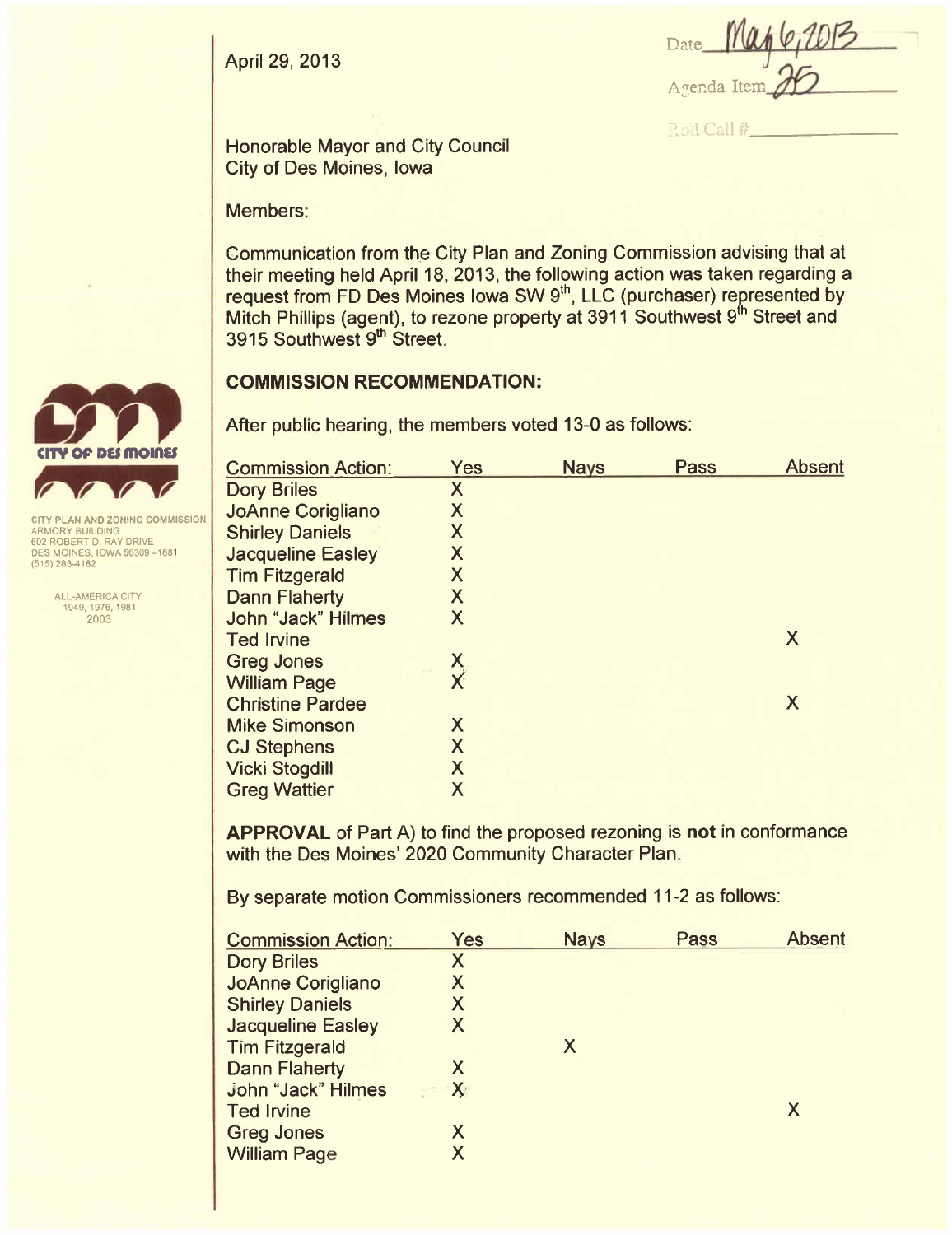| <b>Commission Action:</b> | Yes           | <b>Nays</b> | Pass | <b>Absent</b> |
|---------------------------|---------------|-------------|------|---------------|
| <b>Christine Pardee</b>   |               |             |      |               |
| <b>Mike Simonson</b>      |               |             |      |               |
| <b>CJ Stephens</b>        | $\sim$ $\sim$ |             |      |               |
| <b>Vicki Stogdill</b>     | ⋏             |             |      |               |
| <b>Greg Wattier</b>       |               |             |      |               |

APPROVAL of Part B) to amend the Des Moines' 2020 Community Character Plan future land use designations from Low Density Residential to Commercial: Auto-Oriented Small-Scale Strip Development; and Part C) to approve the request to rezone the property to a Limited "C-1" District subject to the owner of the property agreeing to the following conditions:

- 1. Any commercial site development shall be located away from existing residential uses to the extent feasible, given existing topography, by minimizing parking setbacks along the public street sides and reducing on-site maneuvering aisles to the extent possible while still providing adequate maneuvering for delivery trucks.
- 2. Provision of 75% brick, stone, or masonry block material within the first floor on all four exterior walls of any commercial building.
- 3. Any freestanding sign shall be a monument sign.
- 4. A sidewalk connection be provided'from the public sidewalk to the store entrance.
- 5. Use of any retaining walls shall be minimized.
- 6. Any Site Plan for development of the property shall be reviewed by the P&Z.

# STAFF RECOMMENDATION TO THE P&Z COMMISSION

Part A) Staff recommends that the Commission find the requested rezoning not in conformance with the Des Moines' 2020 Community Character Plan.

Part B) Staff recommends approval of the request to amend the Des Moines' 2020 Community Character Plan future land use designation from Low Density Residential to Commercial: Auto-Oriented Small-Scale Strip Development.

Part C) Staff recommends approval of the request to rezone the property to the "C-1" District subject to the owner of the property agreeing to the following conditions:

- 1. Any commercial site development shall be located away from existing residential uses to the extent feasible, given existing topography, by minimizing parking setbacks along the public street sides and reducing on-site maneuvering aisles to the extent possible while still providing adequate maneuvering for delivery trucks.
- 2. Provision of 75% brick, stone, or masonry block material within the first floor on all four exterior walls of any commercial building.
- 3. Any freestanding sign shall be a monument sign.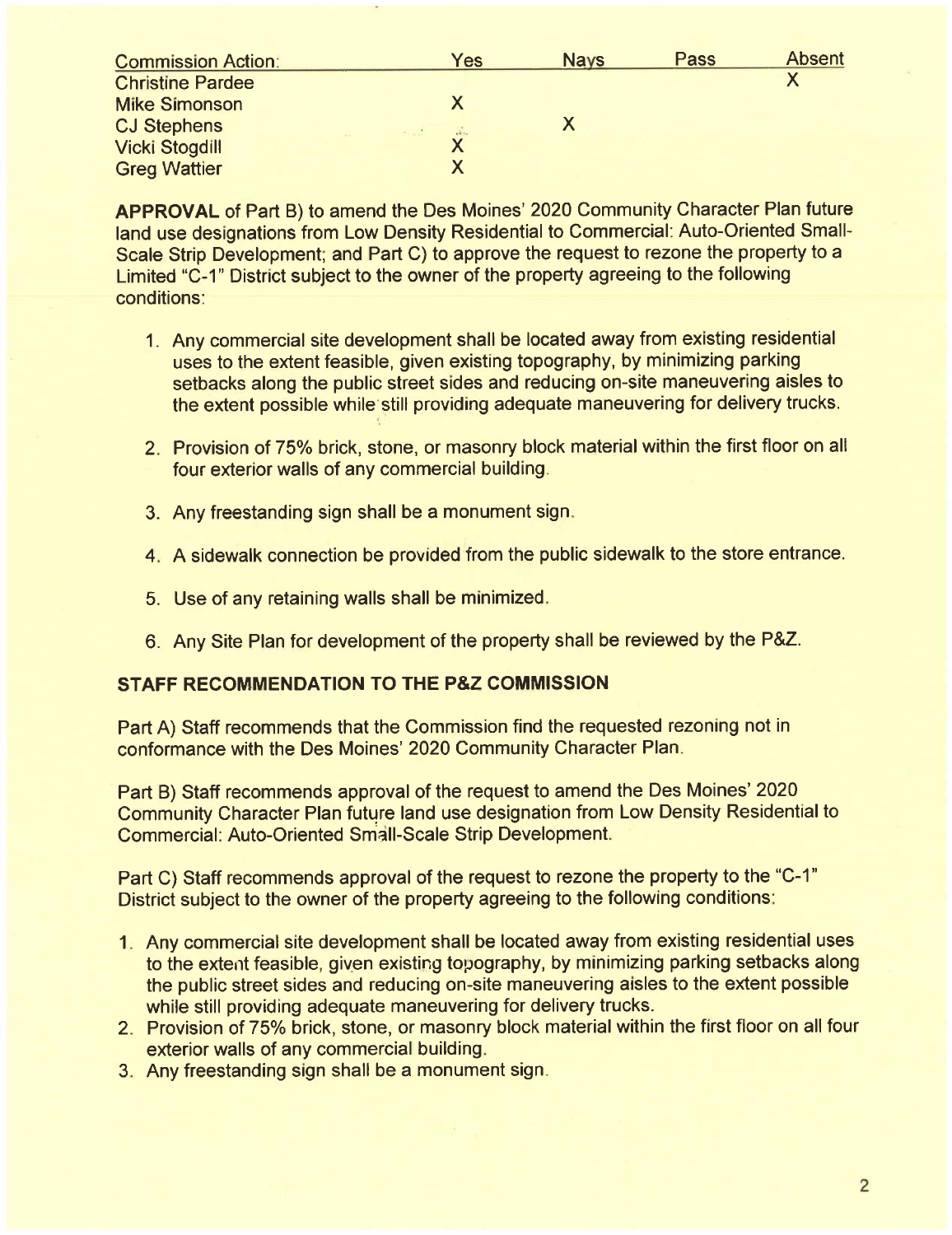9 In Opposition

# STAFF REPORT

#### i. GENERAL INFORMATION

- 1. Purpose of Request: The applicant proposes to redevelop the subject property for retail use. The applicant has submitted a development concept that includes an 8,321 square foot Family Dollar retail store. The subject parcels are currently split zoned.
- 2. Size of Site: 31,480 square feet (0.72 acres) for the subject property of the rezoning. The overall site area would be 61,687 square feet (1.42 acres)
- 3. Existing Zoning (site): "R1-60" One-Family Low Density Residential District.
- 4. Existing Land Use (site): Vacant undeveloped property and a single-family dwelling.

#### 5. Adjacent Land Use and Zoning:

North - "R 1-60", Uses are single-family dwellings.

South - "R1-60", Uses are single-family dwellings.

East - "R1-60", Uses are single-family dwellings.

West- "C-1", Use is an auto-repair shop.

- 6. General Neighborhood/Area Land Uses: The subject property is located along the Southwest 9<sup>th</sup> Street Commercial Corridor where it intersects with Watrous Avenue, which is a collector street from the surrounding residential neighborhoods. Southwest 9<sup>th</sup> Street has a narrow depth of commercial development which is also scattered with mixed derasities of residential uses.
- 7. Applicable Recognized Neighborhood(s): The subject property is not within a recognized neighborhood area but is within 250 feet of the Grays Lake and Watrous South neighborhoods. These neighborhoods were notified of the meeting by mailing of the Preliminary Agenda to all recognized neighborhoods on March 29, 2013. Additionally, separate notifications of the hearing for this specific item were mailed on March 29, 2013 (20 days prior) and April 8, 2013 (10 days prior to the scheduled hearing) to the Grays Lake and Watrous South Neighborhood Association contacts and to the primary titleholder on file with the Polk County Assessor for each property within 250 feet of the site. A Final Agenda for the meeting was mailed to all the recognized neighborhood associations on April 12, 2013.

All agendas and notices are mailed to the primary contact person designated to the City of Des Moines Neighborhood Development Division by the recognized neighborhood association. The Grays Lake Neighborhood Association mailings were sent to Evan Shaw, 2615 Druid Hill Drive, Des Moines, IA 50315. The Watrous South Neighborhood Association mailings were sent to James Spiler, PO Box 35845, Des Moines, IA 50315.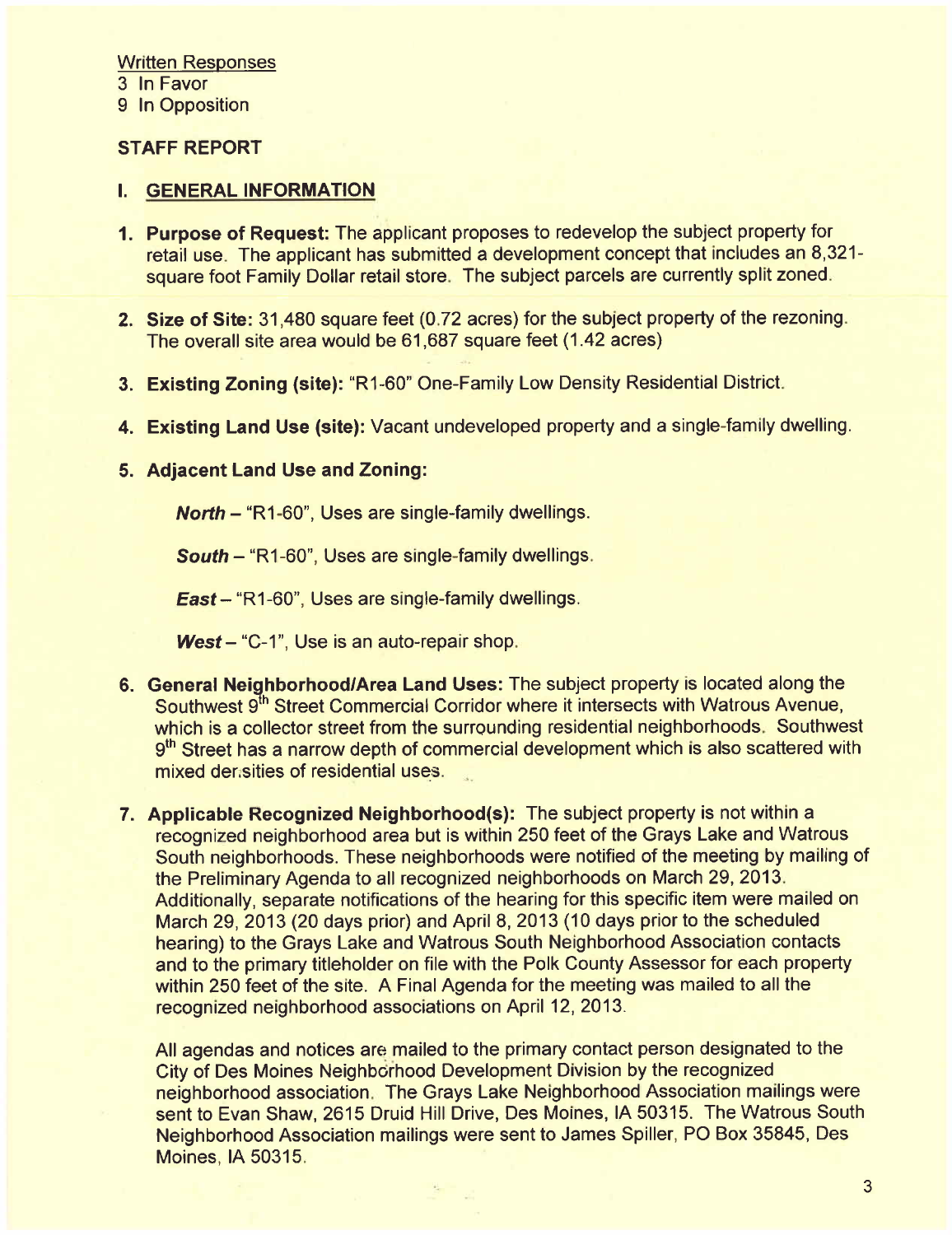The applicant is required to schedule a neighborhood meeting prior to the hearing which includes invitation to Grays Lake and Watrous South neighborhood contacts and to the primary titleholder on file with the Polk County Assessor for each property within 250 feet of the site. The applicant scheduled and held their meeting on April 3, 2013 at the South Side Library. The applicant wil provide a summary of the meeting at the public hearing.

- 8. Relevant Zoning History: N/A.
- 9. 2020 Community Character Land Use Plan Designation: Low Density Residential.
- 10.Applicable Regulations: The Commission reviews all proposals to amend zoning regulations or zoning district boundaries within the City of Des Moines. Such amendments must be in conformance with the comprehensive plan for the City and designed to meet the criteria in §414.3 of the Iowa Code. The Commission may recommend that certain conditions be applied to the subject property if the property owner agrees in writing, prior to the City Council Hearing. The recommendation of the Commission will be forwarded to the City CounciL.

## II. ADDITIONAL APPLICABLE INFORMATION

- 1. Natural Features: The subject property has a four or more mature trees that will likely be impacted by development. Any trees preserved or removed for commercial development are subject to protection and mitigation requirements as part of the Site Plan review.
- 2. Utilities, Drainage and Grading: The site drains mostly to the northeast. However, there are significant slopes down at the western edge of the site toward Southwest 9<sup>th</sup> Street. The overall grade of the site has been built up from the level of the street in the past. The public storm sewer available is within the Southwest 9<sup>th</sup> Street right-ofway. Sanitary sewer is available in Watrous Avenue.

Any commercial development of the site will be subject to storm water management for both flood control rain events and for water quality detention of more frequent rain events, in accordance with the storm water management site plan policies. In addition, because the site would be over an acre, the developer will have to file a Stormwater Pollution Protection Plan with the Iowa DNR. The submitted development concept proposes storm water detention at the eastern portion of the property.

3. Landscaping & Buffering: The proposed occupancy of the site would be subject to a Site Plan in accordance with the landscaping standards for the "C-1" District if the requested rezoning is approved. While a portion of the property to the north of the proposed site would be commercially zoned, it would still be occupied by residential use requiring a bufferyard landscaping protection. This bufferyard would also be required to the east. Perimeter Lot landscaping would be required along Southwest 9<sup>th</sup> Street and Watrous Avenue. The overall site would also be required to comply with minimum open space (20% of the site area) and plantings.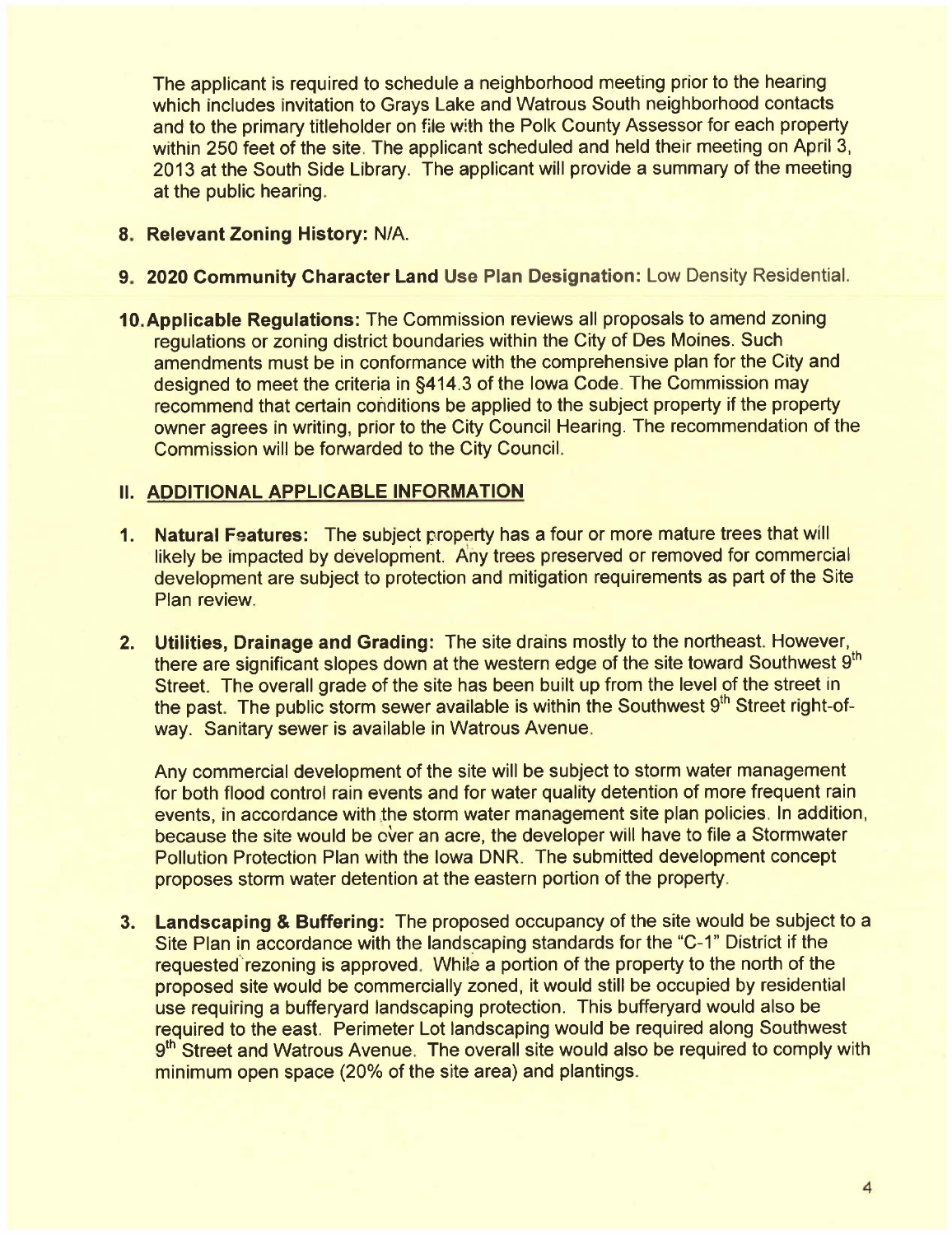4. Access or Parking: Traffic Engineering staff have indicated any Site Plan for commercial development would require public sidewalks within both Southwest 9<sup>th</sup> Street and Watrous Avenue rights-of-way adjoining the subject property. Any abandoned access drives must be restored.

The minimum required off-street setbacks would only be 7 feet along both public streets. The submitted concept indicates approximately a 25-foot setback from both streets. In order to keep the site development away from existing residential properties as much as possible, staff recommends that the site development be shifted forward to the minimum setbacks from Southwest 9<sup>th</sup> Street and Watrous Avenue to the extent that the topography will permit. Staff also recommends that the proposed maneuvering aisles be re-evaluated with the required site plan to see if they can be reduced. The requirements would only dictate a 24-foot minimum drive aisle width. The submitted concept shows aisles as wide as 40-50 feet.

5. Urban Design: The blocks to north and south of the subject property have a narrow depth of commercially zoned property. The average building setback for commercial structures along the block to the north is a zero setback and the average commercial setback is about 75 feet. Staff believes that the proposed rezoning enables the commercial development on the site to be brought deeper into the residentially developed neighborhood to the east than is typical along the Southwest 9<sup>th</sup> Street corridor. Therefore it is recommended that any commercial building and parking be shifted west away toward the intersection to the extent possible by minimizing the required off-street parking setbacks and reducing maneuvering widths to the extent feasible given the existing topography.

 $^{+1}$ 

The submitted concept shows a brick exterior on the first floor of the street facing facades. To reduce the impact of the facades facing the residential neighborhood, it is recommended that all four walls have at least 75% brick, stone or masonry block material exclusive of openings. This would also be consistent with minimum requirements to be given commercial tax abatement.

The Southwest 9<sup>th</sup> Street corridor is characterized as a neighborhood retail scale commercial corridor with a substantial amount of residential development interspersed. Therefore staff recommends that any free-standing signage should also be an appropriate scale for a neighborhood retail corridor by providing monument signs. This would also be consistent with the commercial tax abatement criteria.

6. 2020 Community Character Plan: The "C\_1" District designation requested by the applicant requires the Des Moines' 2020 Community Character Plan's future land use designation for the property to be amended to Commercial: Auto-Oriented, Small-Scale Strip Development. Staff believes that the scale of the developed site is within the neighborhood scale intended by this designation. Staff recommends that the Low Density Residential designated portion of the property be amended to the Commercial: Auto-Oriented, Small-Scale Strip Commercial designation, which would allow for the site to be rezoned as proposed.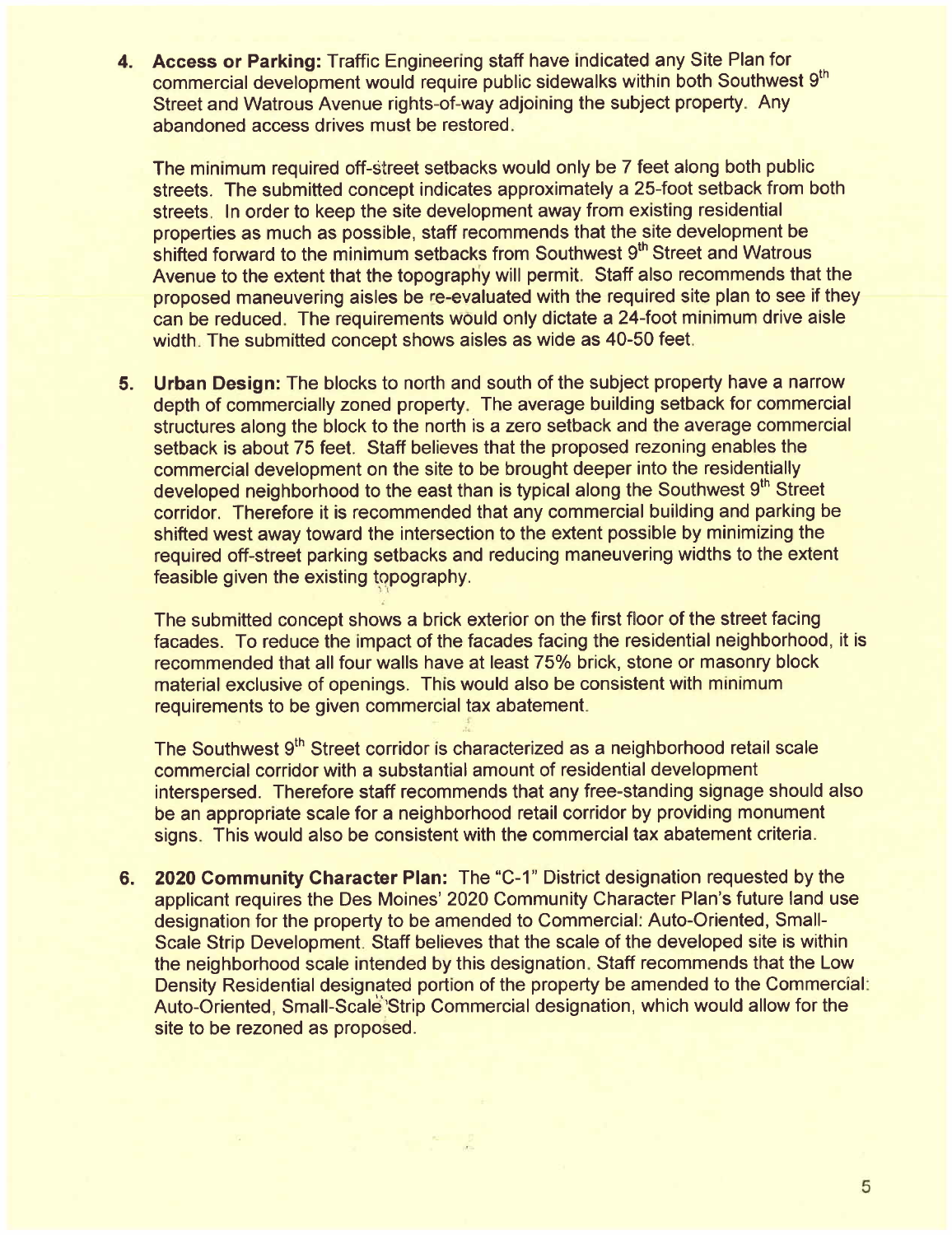## SUMMARY OF DISCUSSION

Erik Lundv presented the staff report and recommendation and pointed out that the Commission is not reviewing the site plan. The amount of opposition shown on the consent map will trigger a  $6/7<sup>th</sup>$  vote of the City Council.

Mitch Philips 70 W Madison Street, Suite 4500, Chicago, IL stated that he represents FD Des Moines Iowa SW 9<sup>th</sup>, LLC (purchaser). They have shifted the building about 20 feet south to move away from the residential area and closer to the street corner. The reason the applicant did not go any further due to the existing grade of the property. The applicant agrees with #2 and #3 of staff recommendation. They held their neighborhood meeting on April 3, 2013. The representative from Family Dollar, an employee of the purchaser, and Joel Templeman were in attendance and from what he understands the people who showed up were in support of the project.

#### Ted Irvine left the meeting  $@$  6:43 p.m.

Greo Wattier asked to see the site plan even though he realizes the Commission is not voting on the site plan. He asked how the grading gets handled with their western edge of parking and southern edge of parking up to the streets. Are they keeping the grass berm or does it become a big masonry wall to hold up their parking lot?

Mitch Phillips stated that he believes there will be some grading there; he will have to defer to their engineer. They will work with the City on that.

CJ Stephens stated in the natural features section of the staff report it points out that there are four or more mature trees that will be impacted by the development but yet in staff recommendations there is no mention of that. The mitigation in the City is a very, very weak plan and she would like for Mr. Phillips to encourage his client to save some of those trees because of the urban canopy is quickly disappearing.

Mitch Phillips stated he will encourage his client.

## CHAIRPERSON OPENED THE PUBLIC HEARING

The following spoke in favor of the applicant's request:

 $\mathcal{L}_{\mathcal{A}}$ 

Joel Templeman Lillis O'Malley Law Firm 317 6<sup>th</sup> Avenue, Suite 300 stated he represents the 2 current property owners at 3511 and 3915 SW 9<sup>th</sup> Street. At the neighborhood meeting his impression was the neighbors in attendance were in support and excited about this proposed rezoning and development.

Will Page stated according to staff there is 38% opposition within the 250 feet perimeter. Did something happen to change the people minds since the meeting?

Joel Templeman stated that he could not answer that. He can only state what he saw and heard at the neighborhood meeting.